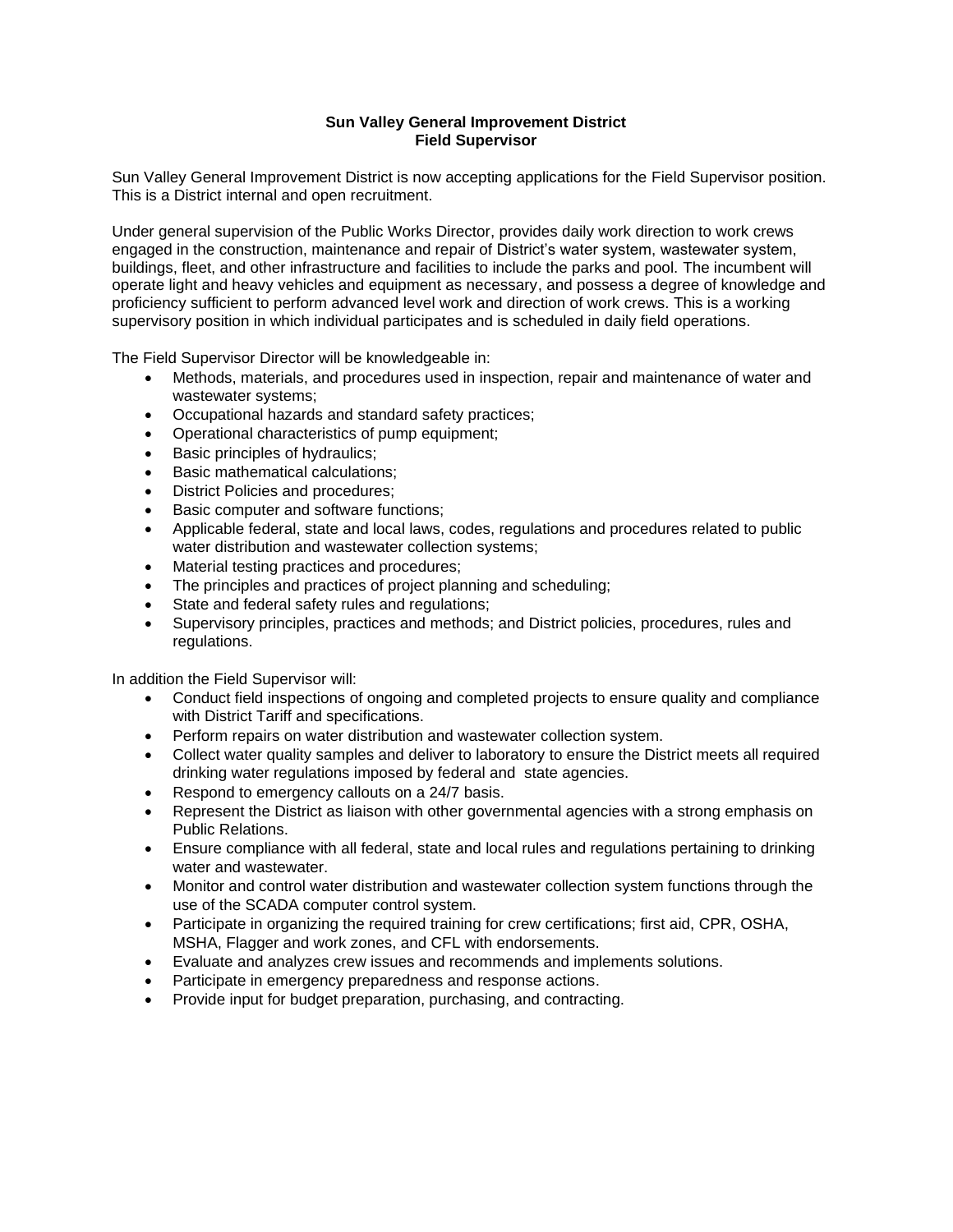The ideal candidate will:

- Possess a high school diploma or equivalent and 5 years of experience operating piping, valves and controls in water distribution or wastewater collection system;
- Experience involving the installation, operating, maintenance and repair of underground utilities, piping, water meters, valves, pumps and related systems
- State of Nevada Grade III Water Distribution Operator Certification;
- Class B Commercial driver's license within year of hire.

The Field Supervisor position is a non-exempt level, safety sensitive position and with a Salary Range of \$69,179 - \$93,392 annually. SVGID offers an excellent benefit package which includes Medical, Dental, Vision, Life/AD&D, including employer paid PERS and 6% match deferred compensation program.

If you wish to apply for this position, please apply at 5000 Sun Valley Blvd., Sun Valley, NV 89433. **Sun Valley GID application MUST accompany resume**, applications and a complete job description may be downloaded from our website [www.svgid.com/employment.](http://www.svgid.com/employment)

#### **Applications will be accepted until position filled.**

The Sun Valley GID is an Equal Opportunity Employer and a Drug Free Workplace.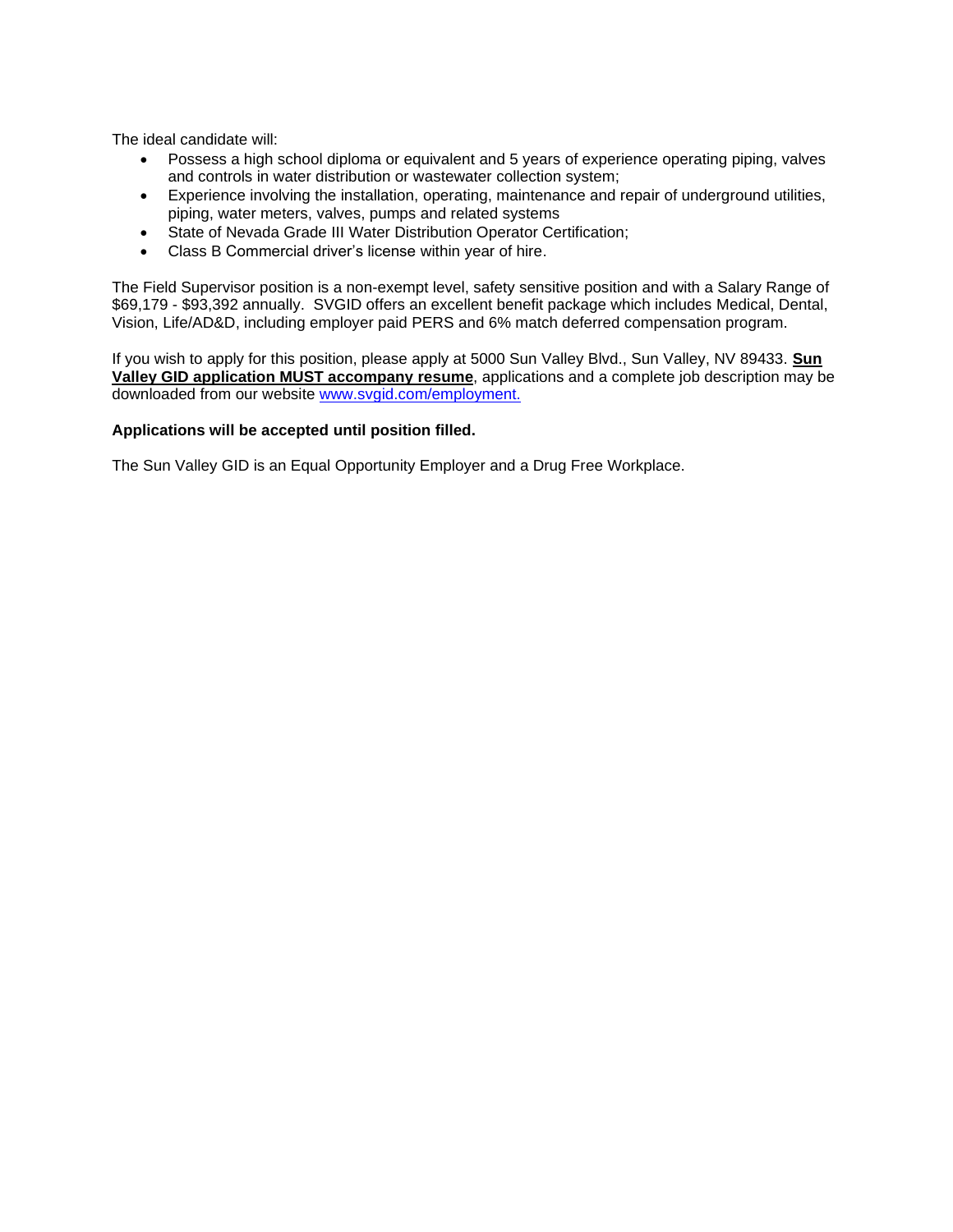# **JOB DESCRIPTIONS FIELD**

## **FIELD SUPERVISOR**

| Department:            | Fio |
|------------------------|-----|
| <b>FLSA Status:</b>    | Nc  |
| <b>Classification:</b> | Sε  |
| <b>Accountable To:</b> | Ρι  |
| <b>Evaluated By:</b>   | Ρι  |
| <b>Created:</b>        | Nc  |
| <b>Revised:</b>        | Ju  |

**Parations FLSA Status:** Non-Exempt **Classification:** Safety Sensitive **Accountable To:** Public Works Director **Evaluated By:** Public Works Director **Created:** November 24, 2014 **Revised:** June 30, 2021

**DEFINITION:** Under general supervision of the Public Works Director, provides daily work direction to work crews engaged in the construction, maintenance and repair of District's water system, wastewater system, buildings, fleet, and other infrastructure and facilities to include the parks and pool. Operates light and heavy vehicles and equipment as necessary. Possesses a degree of knowledge and proficiency sufficient to perform advanced level work and direction of work crews. This is a working supervisory position in which individual participates and is scheduled in daily field operations.

**DISTINGUISHING CHARACTERISTICS:** Incumbents perform journey level duties and provide direct supervision over assigned job sites and personnel. The position requires a firm knowledge of operational policies and procedures. The Service Technician III class differs from the Field Supervisor position in that the latter is a first-line supervisor responsible for the supervision and scheduling of the daily field operations and personnel.

#### **ESSENTIAL FUNCTIONS:** *(Performance of these functions is the reason the job exists. Assigned job tasks/duties are not limited to the essential functions).*

- 1. Confers with the Public Works Director on a regular basis to discuss current and upcoming projects.
- 2. Participates in organizing the required training for crew certifications; first aid, CPR, OSHA, MSHA, Flagger and work zones, and CDL with various endorsements.
- 3. Evaluates and analyzes crew issues and recommends and implements solutions; participates in the interview and hiring process, training of employees, and planning, assigning, and directing work; develops staff skills; provides input for performance evaluations, discusses staff performance concerns with Public Works Director.
- 4. Provides input for budget preparation, purchasing, and contracting; assists in the development of the District's Capital Improvement Plan, and the Equipment Replacement Plan.

Job Descriptions-Field Field Supervisor Revised 063021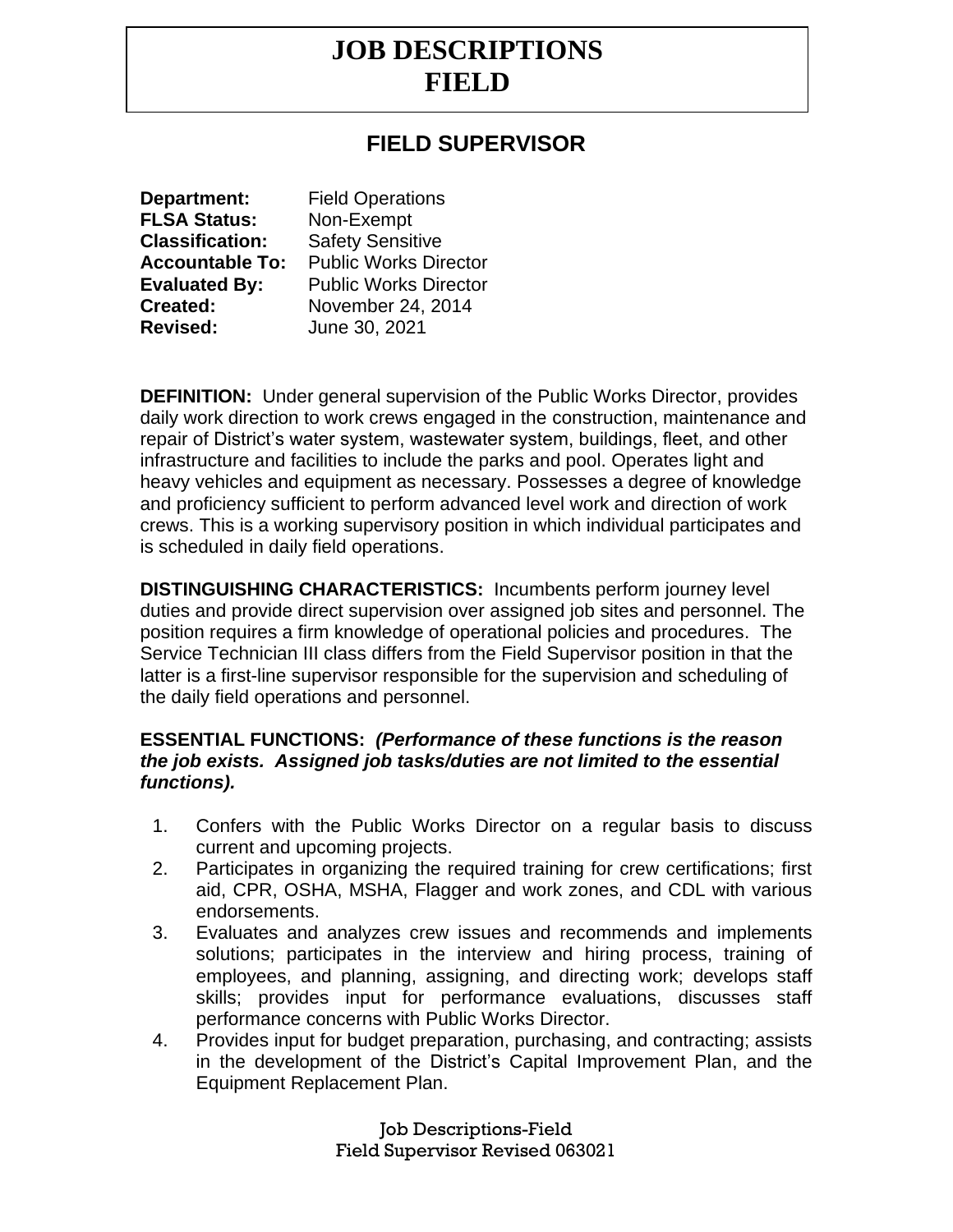- 5. Conducts field inspections of ongoing and completed projects to ensure quality and compliance with District Rules and Specifications; inspects equipment for needed repairs and prepares recommendations for project proposals.
- 6. Participates in emergency preparedness and response actions; coordinates and responds to routine after hours or weekend call outs.
- 7. Responds to emergency callouts on a 24/7 basis.
- 8. Provides traffic control, and performs flagger duties on emergency callouts and traffic accidents.
- 9. Assists Fire and Sheriff's Department when dispatched.
- 10. Estimates costs of repairs and construction projects; monitors expenditures on projects to ensure budgets are maintained, ensures compliance with District Rules and policies.
- 11. Receives and investigates complaints from the public regarding the quality of services.
- 12. Maintains various records of materials, supplies and equipment used for each project.
- 13. Operates various light to heavy motorized equipment and vehicles for work projects.
- 14. Performs manual labor as needed.
- 15. Performs repairs on water distribution and wastewater collection systems.
- 16. Performs installations on water distribution and wastewater collection systems.
- 17. Collects water quality samples and deliver to laboratory to insure the District meets all required drinking water regulations imposed by federal agencies and the State of Nevada.
- 18. Continually develops expertise in operation of all field equipment.
- 19. Interprets engineering and technical specifications and perform mathematical calculations applicable to the job.
- 20. Works cooperatively with the Public Works Director to clearly communicate data, information, and recommendations, both verbally and in writing.
- 21. Deals professionally with contractors and engineers to perform on site utility inspections.

## **QUALIFICATIONS FOR EMPLOYMENT:**

#### *Knowledge, Skills and Abilities:*

#### *Knowledge of*

- Methods, materials, and procedures used in inspection, repair and maintenance of water and wastewater systems;
- Occupational hazards and standard safety practices;
- Operational characteristics of pump equipment;
- Basic principles of hydraulics;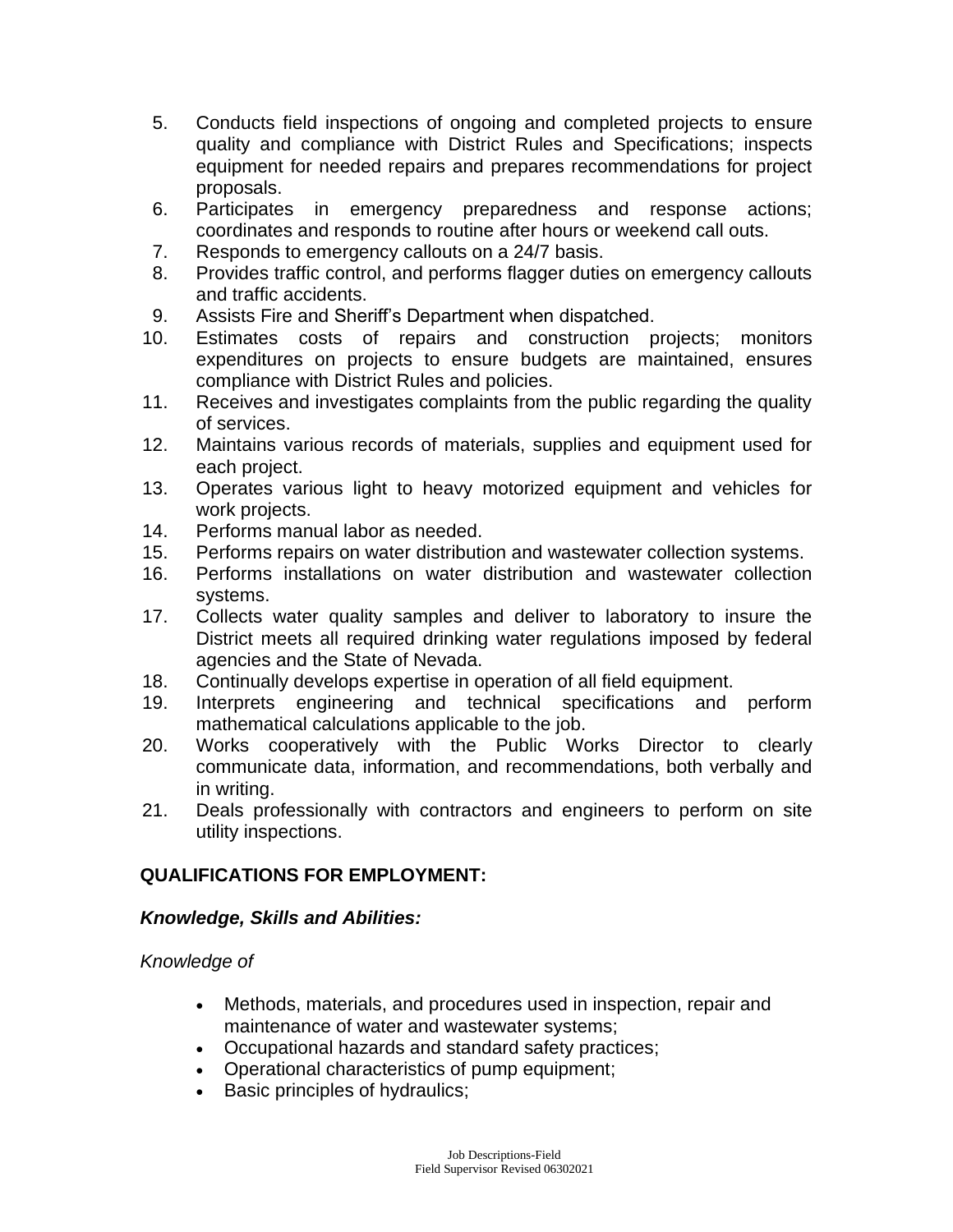- Basic mathematical calculations;
- District Policies and procedures;
- Basic computer and software functions;
- Applicable federal, state and local laws, codes, regulations and procedures related to public water distribution and wastewater collection systems;
- Material testing practices and procedures;
- The principles and practices of project planning and scheduling;
- State and federal safety rules and regulations;
- Supervisory principles, practices and methods; and
- District policies, procedures, rules and regulations.

#### *Skill to*

- Effectively supervise, lead and delegate work activities;
- Effectively communicate in oral and written communications;
- Establish and maintain effective working relationships with work crews, supervisors and the general public;
- Operate various light to heavy vehicles and equipment.
- Follow and effectively communicate verbal and written instructions;
- Work independently and as an effective team member.

#### *Ability to*

- Monitor and control water distribution and wastewater collection system functions through the use of the SCADA computer control system;
- Participate in 24-hour, seven day a week on call service for after hours emergencies;
- Work around or come in contact with raw sewage;
- Learn chlorine formulas and testing techniques;
- Perform routine water and wastewater repairs;
- Operate a variety of equipment in a safe and effective manner;
- Work with minimal supervision and be able to make rapid decisions to prevent or mitigate damage to property or effects to public health;
- Perform preventive and corrective maintenance on facilities equipment;
- Read and write English at a level necessary to perform essential functions;
- Work in confined spaces, perform air monitoring and act as entry supervisor;
- Understand and follow oral and written instructions;
- Communicate clearly and concisely, both orally and in writing; and
- Supervise work crews.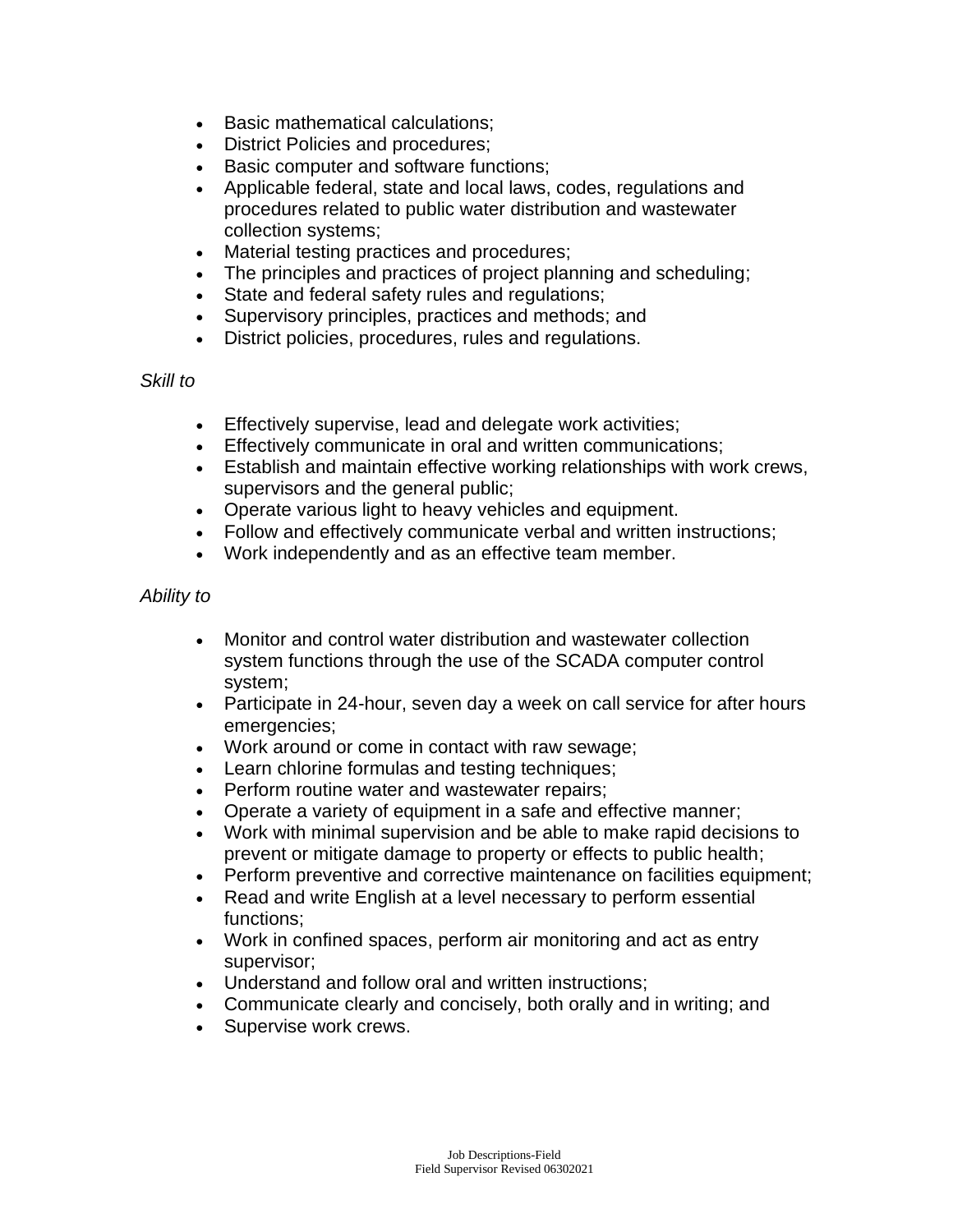#### *Required Certifications and Licenses:*

- State of Nevada Grade III Water Distribution Operator Certification.
- Valid driver's license with a clean driving record.
- Class B Commercial driver's license within one (1) year of date of hire, (if initially hired as a Field Supervisor)

#### **Experience and Training:** *(Any combination of training, education, and experience that would provide the required knowledge and abilities. A typical way to gain the required knowledge and ability is: )*

Possession of a high school diploma or equivalency and five years of experience operating piping, valves and controls in a water distribution or wastewater collection system. Experience involving the installation, maintenance and repair of underground utilities, water meters, fluid pumps and related systems.

Must have prior experience as a Service Technician III or equivalent.

#### **Physical and Mental Requirements:** *(The physical and mental requirements described here are representative of those that must be met by an employee to successfully perform the essential functions of the job.*

Frequent standing in combination with walking throughout work shift on all types of terrain up to ¼-1 mile per shift, depending on area assigned. Strength and stamina to dig, bend, stoop, sit, and stand for long periods of time. Occasionally sitting while performing administrative duties. Some reaching for items above and below desk level or shelving. Frequent reaching, bending, squatting, and stooping to perform maintenance tasks. Frequently crawling or kneeling to perform installs, disconnects, meter and mxu/flexnet installations, troubleshooting and meter box maintenance. Frequently lifting of up to 50 pounds is required, including construction materials, meter boxes and lids, manhole covers, bags of concrete, and tools.

In compliance with applicable disability laws, reasonable accommodations may be provided for qualified individuals with a disability who require and request such accommodations. Incumbents and individuals who have been offered employment are encouraged to discuss potential accommodations with the employer.

## **Working Conditions:**

Work is performed under the following conditions:

Outside environments with exposure to vehicular traffic, working on or near heavy equipment, inclement weather, extreme heat, fumes and airborne particles, and moving mechanical parts. Exposure to construction sites and